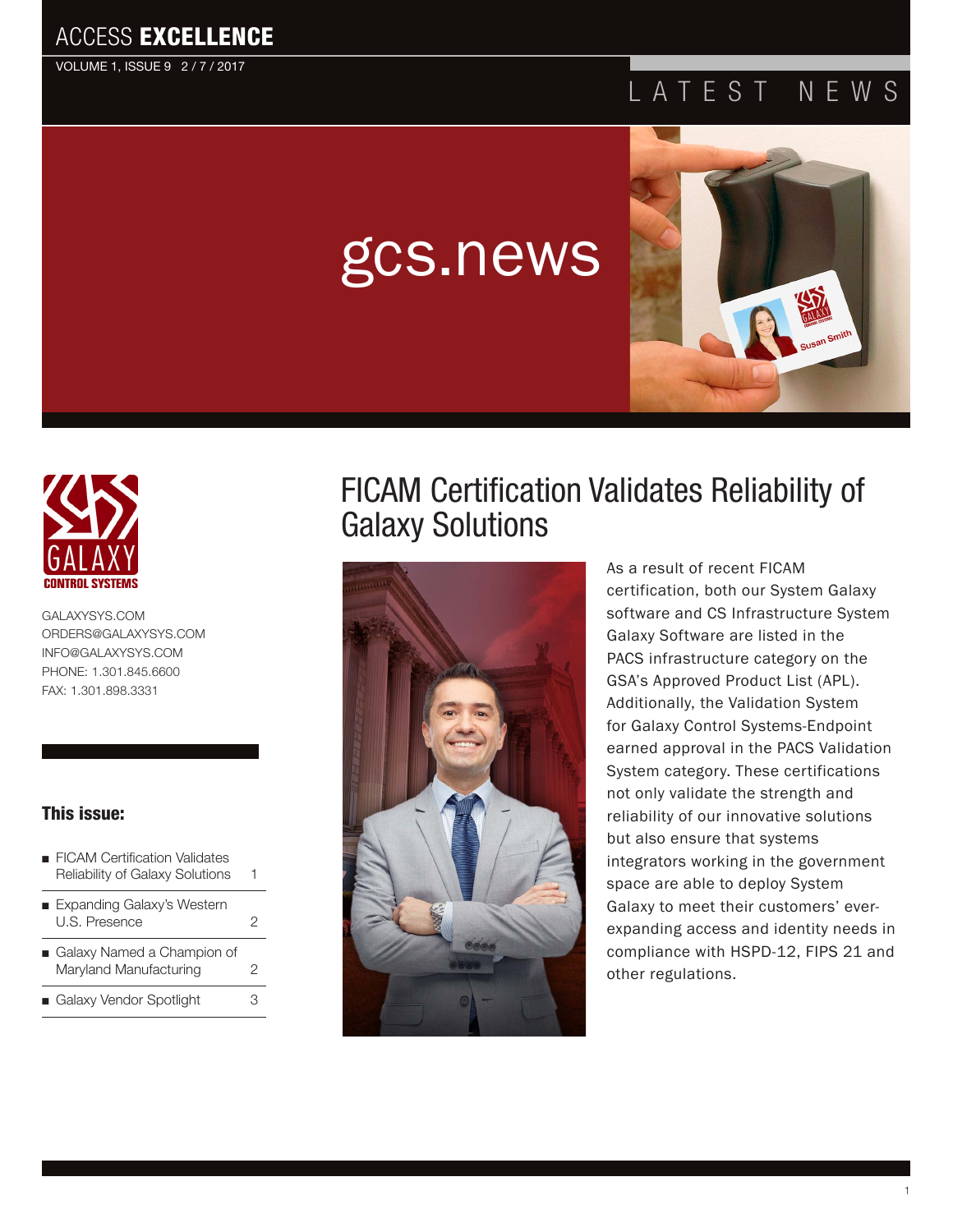**ACCESS EXCELLENCE** 

VOLUME 1, ISSUE 9 2 / 7 / 2017

# Expanding Galaxy's Western U.S. Presence

**LMS** 

Logical Marketing Solutions

As part of Galaxy's commitment to bring our leading access control solutions to a greater number and wider range of customers, we've teamed up with Logical Marketing Solutions

of Boulder, Colorado, to represent the Galaxy product line in Colorado, New Mexico, Utah and Wyoming. As a leading manufacturers' representative for the security and surveillance marketplace, Logical Marketing Solutions will grow our presence in the Western U.S. with a reach covering a diverse number of industries and a wide variety of needs. Beyond simply making sales, the firm is also committed to providing the ongoing service and support for which Galaxy is known, making Logical Marketing Solutions a valuable addition to the Galaxy family of partners.

#### Galaxy Named a Champion of Maryland **Manufacturing**



In light of all the recent talk about the need to attract and retain manufacturing operations to the U.S., we are extremely proud to have been recognized as a Champion of Maryland Manufacturing by the Regional Manufacturing Institute (RMI) of Maryland. From the very beginning, we have been committed to manufacturing all of our hardware and software solutions in the U.S., making this honor especially gratifying. RMI formally recognized Galaxy for accelerating product/process innovation at a November event that brought together manufacturers from around the state to celebrate Maryland's robust manufacturing industry.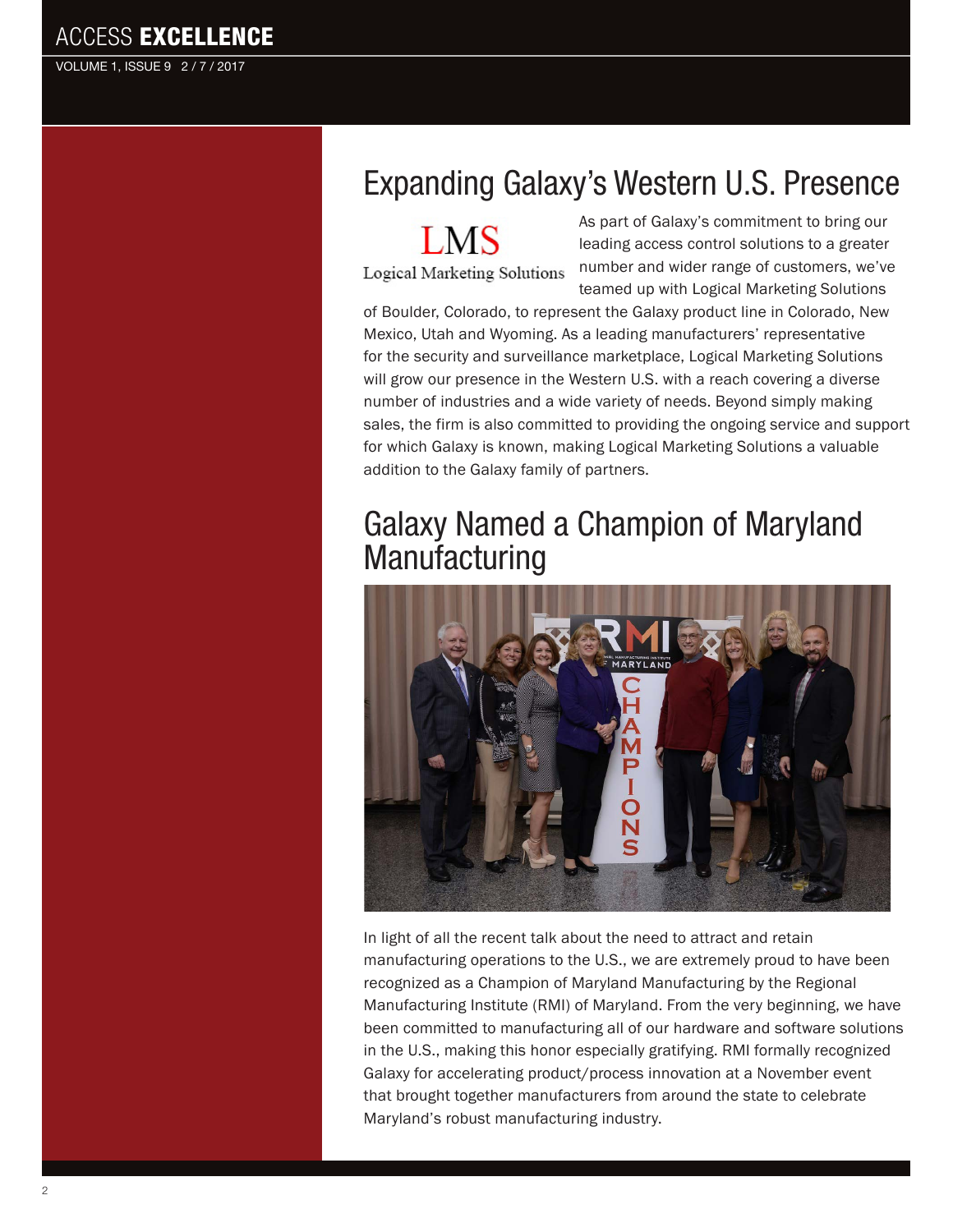<span id="page-2-0"></span>VOLUME 1, ISSUE 9 2 / 7 / 2017

# Galaxy in the News

*Galaxy Teams with Partners to Provide Managed Access & Monitoring;* featured in the November 2016 print issue and online at sdmmag.com: [Read more here.](http://www.sdmmag.com/articles/93049-galaxy-teams-with-partners-to-provide-managed-access-monitoring )

*Galaxy Control Systems' System Galaxy receives additional FICAM certification;* featured on SecurityInfoWatch.com: [Read more here.](http://www.securityinfowatch.com/press_release/12281278/galaxy-control-systems-system-galaxy-receives-additional-ficam-certification)

*Why Access Control Is the Key to Securing Large Venues;*  featured with byline in December 2016 issue of Security Sales & Integration and online on securitysales.com: [Read more here.](http://www.securitysales.com/article/access_control_is_key_securing_large_venues?utm_source=rewind&utm_medium=email&utm_campaign=editorial&eid=343130243&bid=1624834 )

*Galaxy Recognized as Regional Champion;* featured online at securityworldhotel.com: [Read more here.](http://www.securityworldhotel.com/na/News/Business-News/galaxy-recognised-as-regional-champion#.WFGs01MrKM8 )

# Galaxy Vendor Spotlight

The Galaxy Vendor Spotlight is dedicated to bringing greater opportunities for our dealer network – in each issue, gcs.news will highlight new and existing members of our dealer network, as well as the new products of our vendors.

We'd like to use this space to thank each of our valuable partners for their contributions to Galaxy's successes in 2016. We look forward to continuing and expanding our relationships with each of these partners in 2017 and beyond, as we work together to deliver comprehensive, seamlessly integrated solutions that continue to push the boundaries of innovation.